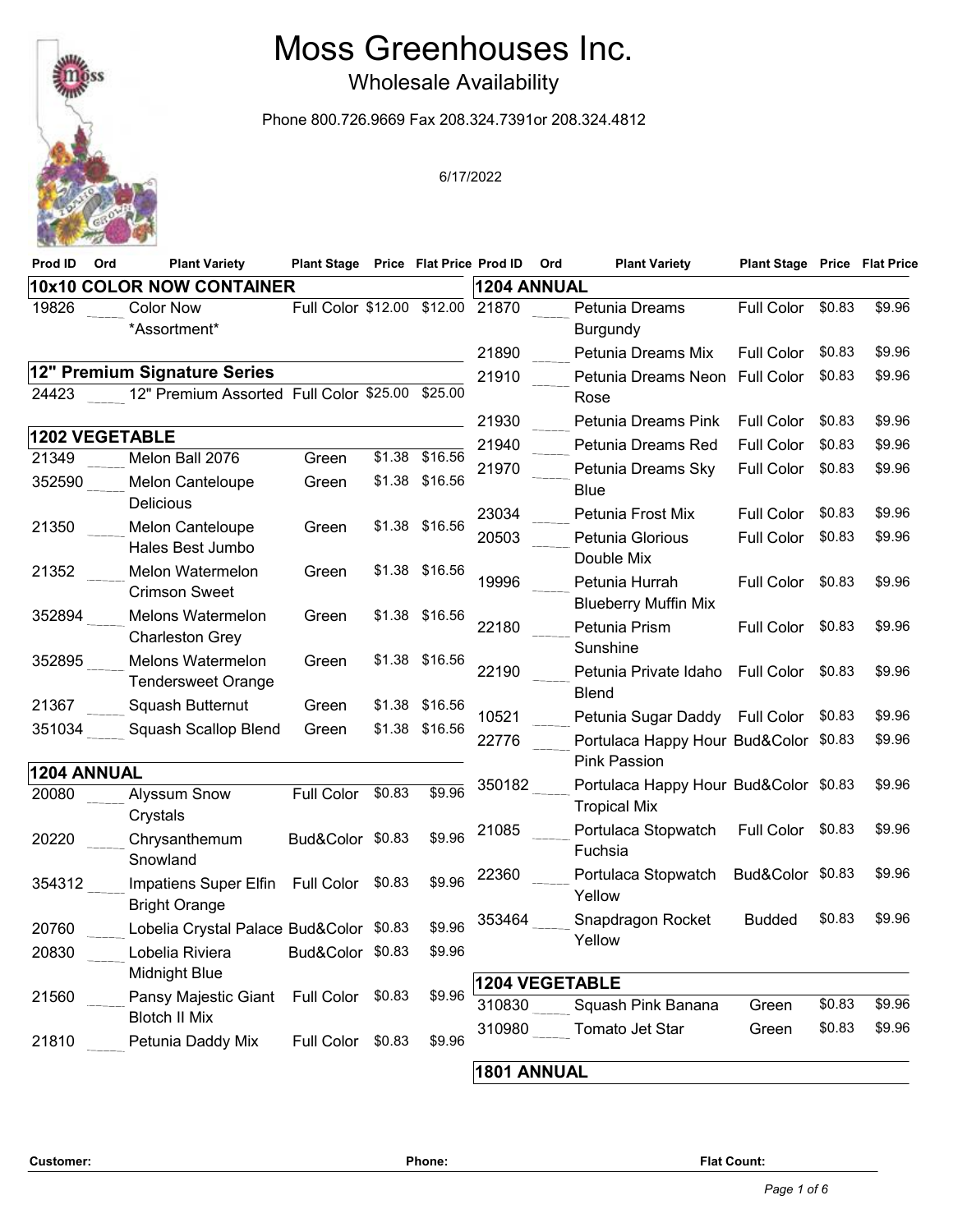| Prod ID<br>Ord | <b>Plant Variety</b>                                                | Plant Stage Price Flat Price Prod ID |        |                | Ord                   | <b>Plant Variety</b>                                      | <b>Plant Stage Price Flat Price</b> |        |                |
|----------------|---------------------------------------------------------------------|--------------------------------------|--------|----------------|-----------------------|-----------------------------------------------------------|-------------------------------------|--------|----------------|
| 1801 ANNUAL    |                                                                     |                                      |        |                | 1801 ANNUAL           |                                                           |                                     |        |                |
| 14563          | Calibrachoa Aloha<br>Kona Hot Orange                                | Bud&Color \$2.23 \$40.14             |        |                | 21427                 | Petunia Easy Wave<br>Silver                               | Full Color \$1.48 \$26.64           |        |                |
| 353945         | Calibrachoa Cabaret<br>Pink                                         | Bud&Color \$2.23 \$40.14 21426       |        |                |                       | Petunia Easy Wave<br>Yellow                               | Full Color \$1.48 \$26.64           |        |                |
| 23063          | Coleus Inferno                                                      | Green                                | \$2.23 | \$40.14        | 23103                 | Petunia Limbo Blue                                        | Bud&Color \$1.17 \$21.06            |        |                |
| 13913          | Coleus Wasabi                                                       | Green                                | \$2.23 | \$40.14        | 23106                 | Petunia Limbo Red                                         | Bud&Color \$1.17 \$21.06            |        |                |
| 352915         | Dianthus Telstar White Full Color                                   |                                      | \$1.17 | \$21.06        | 23107                 | Petunia Limbo Rose                                        | Full Color \$1.17 \$21.06           |        |                |
| 30700          | Dracaena Green                                                      | Green                                | \$2.23 | \$40.14        | 24042                 | Petunia Limbo Salmon Bud&Color \$1.17 \$21.06             |                                     |        |                |
|                | (Spike)                                                             |                                      |        |                | 23108                 | Petunia Limbo Sky                                         | Bud&Color \$1.17 \$21.06            |        |                |
| 352918         | Geranium Fantasia<br>Flamingo Rose                                  | Full Color \$1.00 \$18.00            |        |                | 23112                 | <b>Blue</b><br>Petunia Limbo White                        | Bud&Color \$1.17 \$21.06            |        |                |
| 352920         | Geranium Fantasia                                                   | <b>Full Color</b>                    |        | \$1.00 \$18.00 | 20114                 |                                                           |                                     |        |                |
|                | Orange                                                              |                                      |        |                |                       | Petunia Prism<br>Sunshine                                 | Full Color \$1.17 \$21.06           |        |                |
| 352921         | Geranium Fantasia<br>Pink                                           | Full Color \$1.00 \$18.00            |        |                | 20108                 | Petunia Sanguna Blue Bud&Color \$1.48 \$26.64<br>Improved |                                     |        |                |
| 14738          | Geranium Fantasia<br><b>Shocking Pink</b>                           | Full Color \$1.00 \$18.00            |        |                | 32390                 | Petunia Surfinia Sky<br><b>Blue</b>                       | Full Color \$1.48 \$26.64           |        |                |
| 19897          | Geranium Fantasia                                                   | Full Color \$1.00 \$18.00            |        |                | 32530                 | Petunia Wave Purple                                       | Full Color \$1.48 \$26.64           |        |                |
|                | Violet                                                              |                                      |        |                | 354315                | Verbena Purple W/Eye Full Color \$2.23                    |                                     |        | \$40.14        |
| 352923         | Impatiens Sunpatiens Full Color \$2.82 \$50.76<br><b>Candy Pink</b> |                                      |        |                | 32980                 | Zinnia Profusion<br>Cherry                                | Full Color \$1.17 \$21.06           |        |                |
| 31360          | Ipomoea Marguerite                                                  | Green                                |        | \$2.23 \$40.14 | 24017                 | Zinnia Profusion Red                                      | <b>Full Color</b>                   | \$1.17 | \$21.06        |
| 351729         | Lobelia Hot Royal Blue Bud&Color \$1.64                             |                                      |        | \$29.52        | 33040                 | Zinnia Profusion White Bud&Color \$1.17 \$21.06           |                                     |        |                |
| 352929         | Lobelia Hot Snow<br>White                                           | Full Color                           |        | \$1.64 \$29.52 | <b>1801 HERB</b>      |                                                           |                                     |        |                |
| 350236         | Osteospermum                                                        | Full Color                           | \$1.48 | \$26.64        | 150060                | <b>Basil Nufar</b>                                        | Green                               |        | \$1.17 \$21.06 |
|                | <b>Serenity Bronze</b>                                              |                                      |        |                | 150100                | Chives allium                                             | Green                               |        | \$1.64 \$29.52 |
| 31940          | Osteospermum<br><b>Voltage Yellow</b>                               | Full Color \$1.48 \$26.64            |        |                | 24146                 | Mentha Mix<br>Assortment                                  | Green                               | \$1.64 | \$29.52        |
| 351736         | Petunia Amore Pink                                                  | Full Color \$1.48 \$26.64            |        |                | 150340                | <b>Rosemary Upright</b>                                   | Green                               |        | \$2.23 \$40.14 |
|                | Hearts                                                              |                                      |        |                | 223800                | Sage Berggarten                                           | Green                               | \$1.48 | \$26.64        |
| 352932         | Petunia Bee's Knee's                                                | Full Color \$1.48 \$26.64            |        |                | 352107                | Sage Mix                                                  | Green                               | \$2.23 | \$40.14        |
| 352935         | Petunia Cascadias                                                   | Full Color \$1.48 \$26.64            |        |                | 150370                | Sage Tricolor                                             | Green                               | \$2.23 | \$40.14        |
|                | Red                                                                 |                                      |        |                | 150420                | Stevia rebaudiana                                         | Green                               | \$2.23 | \$40.14        |
| 353964         | Petunia Cascadias<br><b>Rim Violet</b>                              | Full Color \$1.48 \$26.64            |        |                | 20096                 | Thymus Gold Lemon                                         | Green                               | \$2.23 | \$40.14        |
| 22815          | Petunia Color Blitz                                                 | Full Color \$1.48 \$26.64            |        |                | <b>1801 PERENNIAL</b> |                                                           |                                     |        |                |
|                | <b>Bluerific</b>                                                    |                                      |        |                | 351344                | <b>Achillea Desert Eve</b>                                | Bud&Color \$1.64 \$29.52            |        |                |
| 353709         | Petunia Crazytunia<br><b>Tiki Torch</b>                             | Bud&Color \$1.48 \$26.64             |        |                | 160020                | Red<br>Aegopodium                                         | Green                               |        | \$2.23 \$40.14 |
| 353969         | Petunia Easy Wave<br>Pink Cosmo                                     | Full Color \$1.48 \$26.64            |        |                |                       | Variegatum                                                |                                     |        |                |
| 21425          | Petunia Easy Wave<br>Pink Passion                                   | Full Color \$1.48 \$26.64            |        |                | 24001                 | Artemisia Silver<br><b>Brocade</b>                        | Green                               |        | \$1.48 \$26.64 |
|                |                                                                     |                                      |        |                | 350282                | Campanula Rapido<br>Blue                                  | Green                               |        | \$2.23 \$40.14 |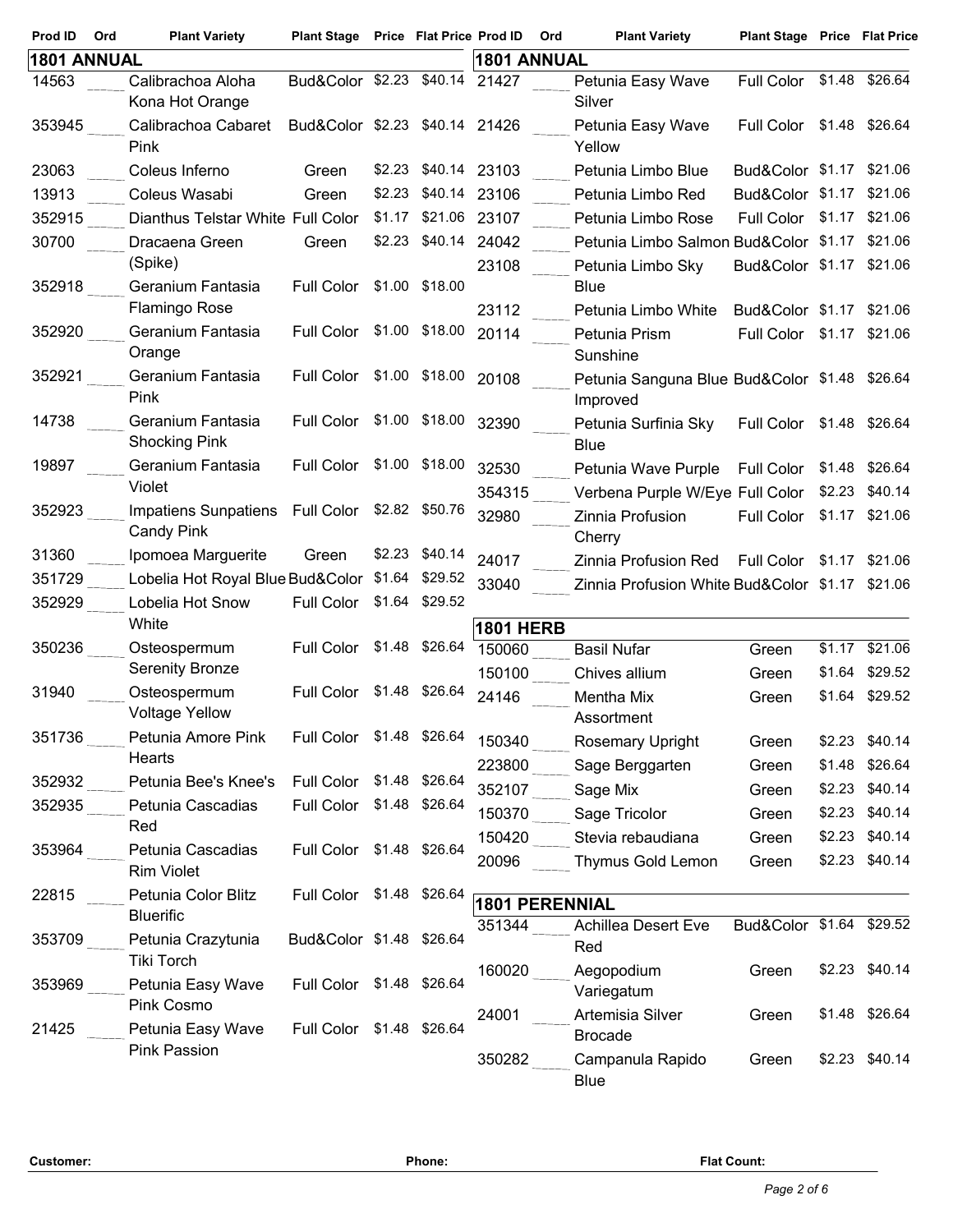| Prod ID | Ord<br><b>Plant Variety</b>                    | Plant Stage Price Flat Price Prod ID Ord |        |                |                    | <b>Plant Variety</b>                           | <b>Plant Stage Price Flat Price</b> |        |                |
|---------|------------------------------------------------|------------------------------------------|--------|----------------|--------------------|------------------------------------------------|-------------------------------------|--------|----------------|
|         | <b>1801 PERENNIAL</b>                          |                                          |        |                | <b>1GAL ANNUAL</b> |                                                |                                     |        |                |
| 353069  | <b>Cherianthus Canaries</b>                    | <b>Full Color</b>                        | \$2.23 | \$40.14        | 351174             | Dianthus Dash                                  | <b>Budded</b>                       | \$3.53 | \$28.24        |
| 160950  | <b>Galium Sweet</b>                            | Full Color                               |        | \$2.23 \$40.14 |                    | Magician                                       |                                     |        |                |
|         | Woodruff                                       |                                          |        |                | 351175             | Dianthus Dash Violet                           | <b>Budded</b>                       |        | \$3.53 \$28.24 |
| 22721   | Heuchera Fire Fly                              | Green                                    |        | \$1.64 \$29.52 | 351176             | Dianthus Dash White                            | <b>Budded</b>                       | \$3.53 | \$28.24        |
| 351978  | Lavandula Hidcote<br><b>Blue</b>               | Green                                    |        | \$1.48 \$26.64 | 50440              | Dracaena Green<br>(Spike)                      | Green                               |        | \$5.91 \$47.28 |
| 150190  | Lavandula Munstead                             | Green                                    | \$2.23 |                | \$40.14 352959     | Geranium Martha                                | Bud&Color \$3.00 \$24.00            |        |                |
| 161340  | Lysimachia                                     | Green                                    |        | \$1.48 \$26.64 |                    | <b>Washington Assorted</b>                     |                                     |        |                |
|         | nummularia (green)                             |                                          |        |                | 352766             | Geranium Super                                 | Full Color \$3.00 \$24.00           |        |                |
| 161350  | Lysimachia                                     | Green                                    | \$1.48 | \$26.64        |                    | Moon Red                                       |                                     |        |                |
|         | nummularia Goldi                               |                                          |        |                | 15503              | Geranium Zonal                                 | Bud&Color \$3.00 \$24.00            |        |                |
| 161700  | Rudbeckia Goldsturm                            | Green                                    |        | \$1.64 \$29.52 |                    | Americana Coral                                |                                     |        |                |
| 21393   | Salvia New                                     | <b>Full Color</b>                        |        | \$1.48 \$26.64 | 353952             | Geranium Zonal<br>Americana White              | Bud&Color \$3.00 \$24.00            |        |                |
|         | Dimension Blue                                 |                                          |        |                | 50530              | Geranium Zonal                                 | Bud&Color \$3.00 \$24.00            |        |                |
| 22770   | Sempervivum Chick<br>Charm                     | Green                                    |        | \$3.30 \$59.40 |                    | Rocky Mountain Dark                            |                                     |        |                |
| 161930  | Veronica Georgia Blue                          | Green                                    |        | \$2.82 \$50.76 |                    | Red                                            |                                     |        |                |
|         |                                                |                                          |        |                | 13895              | Geranium Zonal                                 | Bud&Color \$3.00 \$24.00            |        |                |
|         | <b>1801 VEGETABLE</b>                          |                                          |        |                |                    | Rocky Mountain Deep                            |                                     |        |                |
| 320060  | Pepper Caribbean                               | Green                                    | \$1.48 | \$26.64        |                    | Rose                                           |                                     |        |                |
|         | Red Hot                                        |                                          |        |                | 352960             | Geranium Zonal                                 | Bud&Color \$3.00 \$24.00            |        |                |
| 23135   | Pepper Gypsy                                   | Green                                    | \$1.48 | \$26.64        |                    | Rocky Mountain<br>Lavender                     |                                     |        |                |
| 320210  | Tomato Cherokee                                | Green                                    | \$1.00 | \$18.00        | 50560              | Geranium Zonal                                 | Bud&Color \$3.00 \$24.00            |        |                |
|         | Purple                                         |                                          |        | \$1.00 \$18.00 |                    | Rocky Mountain                                 |                                     |        |                |
| 350278  | <b>Tomato Pineapple</b>                        | Green                                    |        |                |                    | Orange                                         |                                     |        |                |
|         | <b>1GAL PW PROVEN WINNER</b>                   |                                          |        |                | 50570              | Geranium Zonal                                 | Bud&Color \$3.00 \$24.00            |        |                |
| 354179  | Caladium Heart to                              | Colorful                                 |        | \$9.32 \$55.92 |                    | Rocky Mountain Pink                            |                                     |        |                |
|         | <b>Heart Growers Choice</b>                    |                                          |        |                | 50590              | Geranium Zonal                                 | Bud&Color \$3.00 \$24.00            |        |                |
| 353053  | Canna Toucan Scarlet Bud&Color \$7.62 \$45.72  |                                          |        |                | 50580              | Rocky Mountain Red<br>Geranium Zonal           | Bud&Color \$3.00 \$24.00            |        |                |
|         |                                                |                                          |        |                |                    | Rocky Mountain                                 |                                     |        |                |
| 353941  | <b>1GAL ANNUAL</b><br>Begonia Dragonwing       | Full Color \$5.91 \$47.28                |        |                |                    | Salmon                                         |                                     |        |                |
|         | Pink                                           |                                          |        |                | 224630             | Geranium Zonal                                 | Bud&Color \$3.00 \$24.00            |        |                |
| 50030   | Begonia Dragonwing                             | Full Color \$5.91 \$47.28                |        |                |                    | Rocky Mountain Violet                          |                                     |        |                |
|         | Red                                            |                                          |        |                | 354202             | Impatiens SunPatiens Full Color \$7.62 \$60.96 |                                     |        |                |
| 354124  | Begonia Top Hat Pink Full Color \$5.91 \$47.28 |                                          |        |                |                    | <b>Compact White</b>                           |                                     |        |                |
| 352954  | Canna Cannova                                  | Bud&Color \$7.62 \$60.96                 |        |                | 51190              | Salvia Mystic Spires                           | <b>Budded</b>                       |        | \$4.73 \$37.84 |
|         | Yellow                                         |                                          |        |                | 51210              | Salvia Victoria Blue                           | Green                               | \$3.53 | \$28.24        |
| 352182  | Cordyline Red Star                             | Colorful                                 |        | \$7.62 \$60.96 | 51250              | Snapdragon Speedy                              | <b>Budded</b>                       |        | \$3.53 \$28.24 |
| 15235   | Dahlia Hypnotica                               | Bud&Color \$5.91 \$47.28                 |        |                | 51260              | Sonnet Bronze<br>Snapdragon Speedy             | Green                               |        | \$3.53 \$28.24 |
|         | Rose Bicolor                                   |                                          |        |                |                    | Sonnet Crimson                                 |                                     |        |                |
| 351173  | Dianthus Dash<br>Crimson                       | <b>Budded</b>                            |        | \$3.53 \$28.24 | 51270              | Snapdragon Speedy                              | Full Color                          |        | \$3.53 \$28.24 |
|         |                                                |                                          |        |                |                    | Sonnet Mix                                     |                                     |        |                |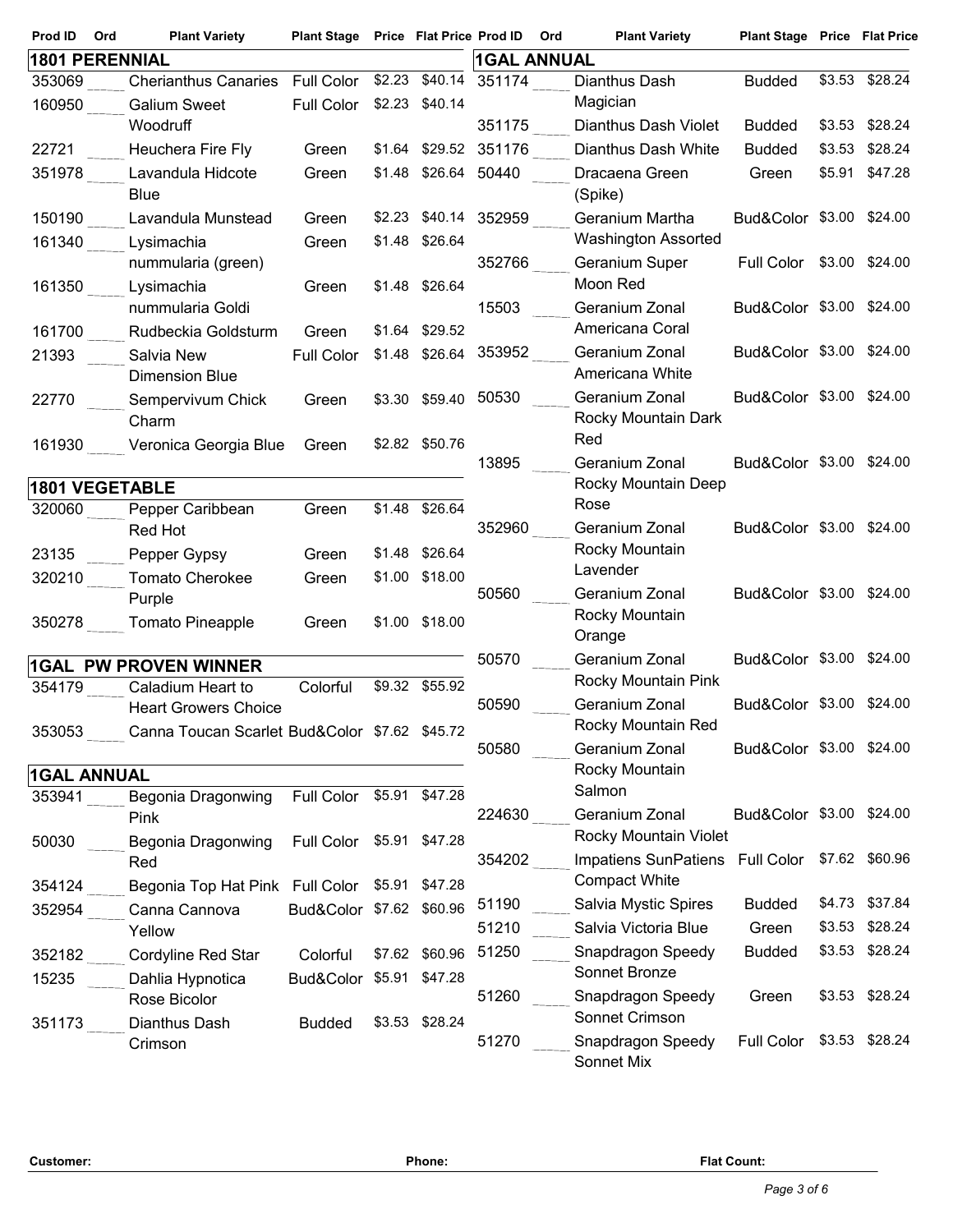| Prod ID               | Ord | <b>Plant Variety</b>                          | Plant Stage Price Flat Price Prod ID |                |                       | Ord | <b>Plant Variety</b>              | <b>Plant Stage Price Flat Price</b> |        |                |
|-----------------------|-----|-----------------------------------------------|--------------------------------------|----------------|-----------------------|-----|-----------------------------------|-------------------------------------|--------|----------------|
| <b>1GAL ANNUAL</b>    |     |                                               |                                      |                | <b>1GAL PERENNIAL</b> |     |                                   |                                     |        |                |
| 51280                 |     | Snapdragon Speedy                             | Full Color \$3.53 \$28.24            |                | 352984                |     | <b>Geum Tempo Yellow</b>          | Bud&Color \$9.85                    |        | \$78.80        |
|                       |     | Sonnet Rose                                   |                                      |                | 22727                 |     | Grass Chasmanthium                | Limited                             | \$5.91 | \$47.28        |
| 22105                 |     | Zinnia Magellan Ivory                         | Bud&Color \$3.53 \$28.24             |                |                       |     | Northern Sea Oat                  |                                     |        |                |
| 51380                 |     | Zinnia Magellan Mix                           | Bud&Color \$3.53 \$28.24             |                | 24097                 |     | <b>Grass Festuca Buddy</b>        | Green                               |        | \$5.91 \$47.28 |
| 51390                 |     | Zinnia Magellan                               | Bud&Color \$3.53 \$28.24             |                |                       |     | <b>Blue</b>                       |                                     |        |                |
|                       |     | Scarlet                                       |                                      |                | 351204                |     | <b>Grass Miscanthus</b>           | Green                               |        | \$7.62 \$60.96 |
| 13989                 |     | Zinnia State Fair Mix                         | <b>Budded</b>                        | \$3.53 \$28.24 |                       |     | Little Zebra                      |                                     |        |                |
|                       |     |                                               |                                      |                | 350891                |     | <b>Grass Pennisetum</b>           | Green                               |        | \$9.32 \$74.56 |
| <b>1GAL HERB</b>      |     |                                               |                                      |                |                       |     | Prailine                          |                                     |        |                |
| 22110                 |     | <b>Basil Dolce Fresco</b>                     | Green                                | \$3.24 \$25.92 | 352792                |     | Hemerocallis Big                  | Green                               |        | \$9.85 \$78.80 |
| 352973                |     | Mentha Mojito Mint                            | Green                                | \$3.24 \$25.92 |                       |     | Time Happy                        |                                     |        | \$9.85 \$78.80 |
| <b>1GAL PERENNIAL</b> |     |                                               |                                      |                | 352985                |     | Hemerocallis<br>Everyday Lily Red | Green                               |        |                |
| 351189                |     | Agastache Poquito                             | <b>Budded</b>                        | \$5.91 \$47.28 | 352796                |     | <b>Hemerocallis Fooled</b>        |                                     |        | \$9.85 \$78.80 |
|                       |     | <b>Butter Yellow</b>                          |                                      |                |                       |     | Me                                | Green                               |        |                |
| 24100                 |     | Alcea Halo Cerise                             | Green                                | \$4.73 \$37.84 | 170860                |     | <b>Hemerocallis Happy</b>         | Green                               |        | \$7.62 \$60.96 |
| 19195                 |     | Alcea Spring                                  | Green                                | \$4.73 \$37.84 |                       |     | Returns                           |                                     |        |                |
|                       |     | <b>Celebrities Mix</b>                        |                                      |                | 352795                |     | Hemerocallis Rosey                | Green                               |        | \$9.85 \$78.80 |
| 24089                 |     | <b>Astilbe Fanal</b>                          | <b>Budded</b>                        | \$7.62 \$60.96 |                       |     | Returns                           |                                     |        |                |
| 20954                 |     | Coreopsis Solanna                             | Green                                | \$5.91 \$47.28 | 170880                |     | Hemerocallis Stella d'            | Green                               |        | \$7.62 \$60.96 |
|                       |     | Glow                                          |                                      |                |                       |     | Oro                               |                                     |        |                |
| 23170                 |     | Coreopsis Solanna                             | <b>Budded</b>                        | \$5.91 \$47.28 | 352852                |     | Heuchera Carnival                 | Colorful                            |        | \$9.85 \$78.80 |
|                       |     | Golden Sphere                                 |                                      |                |                       |     | Watermelon                        |                                     |        |                |
| 354030                |     | Delphinium                                    | Green                                |                | \$4.73 \$37.84 352809 |     | Heuchera Northern                 | Colorful                            |        | \$9.85 \$78.80 |
|                       |     | Belladonna                                    |                                      |                |                       |     | <b>Exposure Amber</b>             |                                     |        |                |
| 170520                |     | Delphinium Black                              | Green                                |                | \$4.73 \$37.84 351922 |     | Leucanthemum                      | Bud&Color \$7.62 \$60.96            |        |                |
|                       |     | Knight                                        |                                      |                |                       |     | <b>Darling Daisy</b>              |                                     |        |                |
| 354099                |     | Delphinium Delgenius                          | <b>Budded</b>                        | \$9.32 \$74.56 | 354276                |     | Leucanthemum Luna                 | <b>Budded</b>                       | \$5.91 | \$47.28        |
|                       |     | Shelby                                        |                                      |                | 171440                |     | Papaver Brilliant                 | Green                               |        | \$4.73 \$37.84 |
| 15545                 |     | Delphinium Magic                              | Green                                | \$4.73 \$37.84 | 354051                |     | Penstemon Cha Cha                 | <b>Budded</b>                       |        | \$5.91 \$47.28 |
|                       |     | <b>Fountains Mix</b>                          |                                      |                |                       |     | Pink                              |                                     |        |                |
| 170560                |     | Delphinium Summer                             | Green                                | \$4.73 \$37.84 | 21806                 |     | Penstemon Riding                  | Bud&Color \$4.73 \$37.84            |        |                |
|                       |     | <b>Blues</b>                                  |                                      |                |                       |     | Hood Blue                         |                                     |        |                |
| 170570                |     | Delphinium Summer                             | Green                                | \$4.73 \$37.84 | 353991                |     | Perovskia Blue Steel              | Green                               |        | \$4.73 \$37.84 |
|                       |     | Nights                                        |                                      |                | 351117                |     | Phlox Fashionably                 | <b>Budded</b>                       |        | \$7.62 \$60.96 |
| 18822                 |     | Dianthus Neon Star                            | Bud&Color \$5.91 \$47.28             |                |                       |     | Early Flame Purple                |                                     |        |                |
| 354274                |     | <b>Digitalis Dalmation</b>                    | Green                                | \$5.91 \$47.28 | 171580                |     | Polemonium Brise D"               | Green                               |        | \$7.62 \$60.96 |
|                       |     | Purple                                        |                                      | \$9.32 \$74.56 |                       |     | Anjou                             |                                     |        |                |
| 23172                 |     | Euphorbia Bon Fire                            | Colorful                             |                | 351216                |     | Polemonium Stairway<br>to Heaven  | Green                               |        | \$7.62 \$60.96 |
| 350516                |     | Gaillardia Barbican<br><b>Yellow Red Wing</b> | Bud&Color \$5.91 \$47.28             |                |                       |     |                                   | Bud&Color \$5.91 \$47.28            |        |                |
| 17092                 |     | Gaillardia Mesa Peach                         | Green                                | \$5.91 \$47.28 | 351121                |     | Salvia Marvel Blue                |                                     |        |                |
| 24098                 |     | Gaura Belleza Dark                            | Bud&Color \$5.91 \$47.28             |                | 354028                |     | Sedum Cherry Truffle              | Colorful                            |        | \$7.62 \$60.96 |
|                       |     | Pink                                          |                                      |                | 351917                |     | Sedum Mr. Goodbud                 | Green                               |        | \$5.91 \$47.28 |
| 353989                |     | Geranium Brookside                            | Bud&Color \$7.62 \$60.96             |                | 15128                 |     | Veronica First Glory              | <b>Budded</b>                       |        | \$5.91 \$47.28 |
|                       |     |                                               |                                      |                | 351932                |     | Veronica First Kiss               | <b>Budded</b>                       |        | \$5.91 \$47.28 |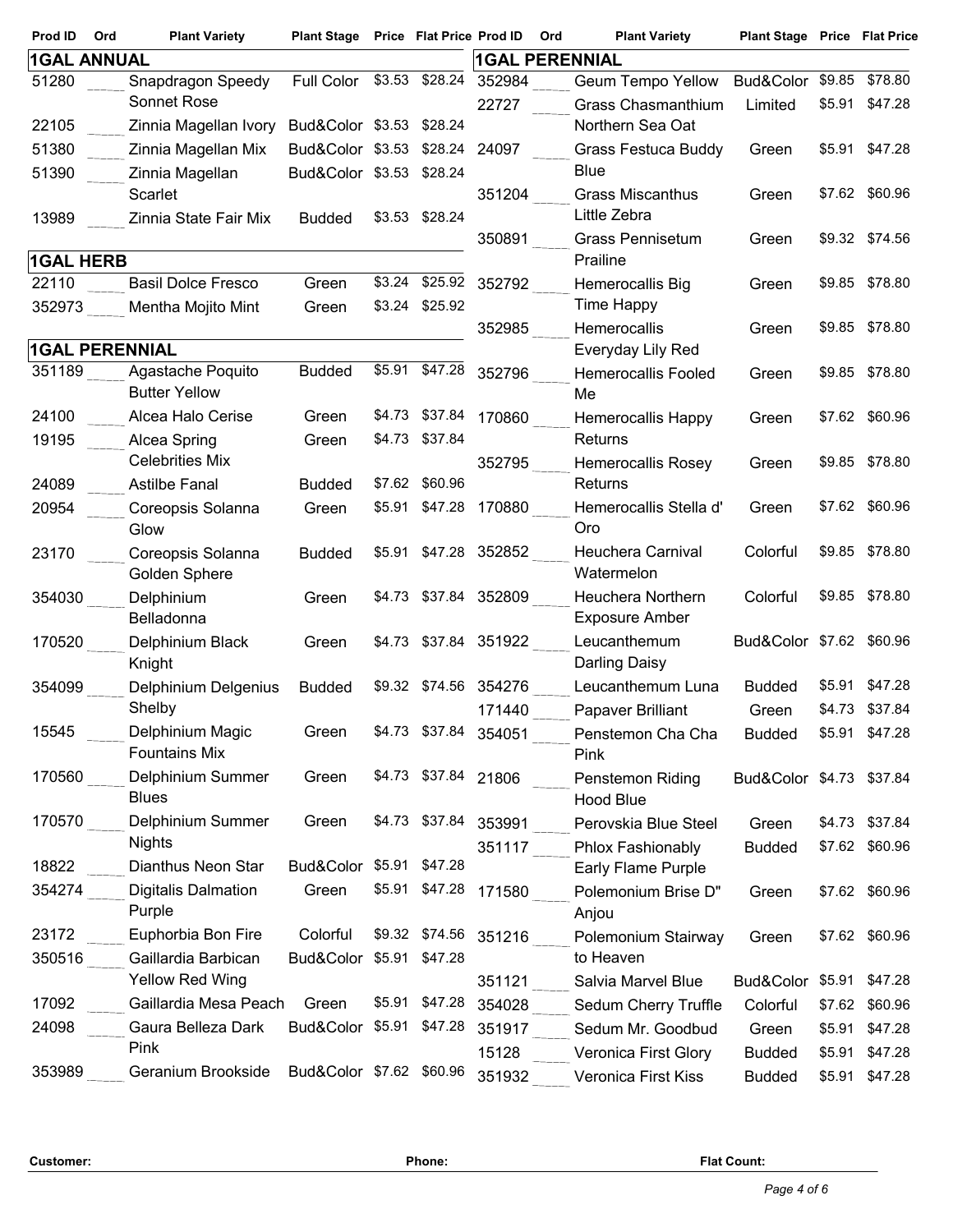| Prod ID               | Ord | <b>Plant Variety</b>                                     | Plant Stage Price Flat Price Prod ID |                 |                 | Ord | <b>Plant Variety</b>                            | <b>Plant Stage Price Flat Price</b> |                |
|-----------------------|-----|----------------------------------------------------------|--------------------------------------|-----------------|-----------------|-----|-------------------------------------------------|-------------------------------------|----------------|
| <b>1GAL PERENNIAL</b> |     |                                                          |                                      |                 |                 |     | 4.25 PROVEN WINNER                              |                                     |                |
| 351145                |     | Veronica Ronica                                          | <b>Budded</b>                        | \$5.91 \$47.28  | 353028          |     | <b>Impatiens SunPatiens</b>                     | Full Color \$1.50 \$15.00           |                |
|                       |     | Fuchsia                                                  |                                      |                 |                 |     | <b>Compact Pink Candy</b>                       |                                     |                |
|                       |     |                                                          |                                      |                 | 353029          |     | Ipomoea Sweet                                   | Full Color                          | \$1.50 \$15.00 |
| 2.5 ANNUAL            |     |                                                          |                                      |                 |                 |     | Caroline Medusa                                 |                                     |                |
| 10574                 |     | Dracaena Green                                           | Green                                | \$1.33 \$42.56  | 354197          |     | <b>Isotoma Patti's Pink</b>                     | Full Color \$1.50 \$15.00           |                |
|                       |     | (Spike)                                                  |                                      |                 | 353562          |     | James Brittenia Safari Bud&Color \$1.50 \$15.00 |                                     |                |
|                       |     |                                                          |                                      |                 |                 |     | Sky                                             |                                     |                |
| <b>2GAL ANNUAL</b>    |     |                                                          |                                      |                 | 354111          |     | Lantana Luscious                                | Bud&Color \$1.50 \$15.00            |                |
| 22088                 |     | Castor Bean                                              | Green                                | \$11.24 \$11.24 |                 |     | Royale Cosmo                                    |                                     |                |
| 10261                 |     | Cordyline Red Star                                       | Colorful                             | \$16.22 \$16.22 | 352538          |     | Petunia Supertunia                              | Bud&Color \$1.50 \$15.00            |                |
| 354165                |     | Dahlia Dinner Plate                                      | Green                                | \$16.22 \$16.22 |                 |     | <b>Black Cherry</b>                             |                                     |                |
|                       |     | <b>Creve Coeur</b>                                       |                                      |                 | 352539          |     | Petunia Supertunia                              | Full Color \$1.50 \$15.00           |                |
| 354166                |     | Dahlia Dinner Plate                                      | Green                                | \$16.22 \$16.22 |                 |     | <b>Bordeaux</b>                                 |                                     |                |
|                       |     | <b>England's Glory</b>                                   |                                      |                 | 353036          |     | Petunia Supertunia                              | Bud&Color \$1.50 \$15.00            |                |
| 354167                |     | Dahlia Dinner Plate<br><b>Grand Prix</b>                 | Green                                | \$16.22 \$16.22 |                 |     | Latte                                           |                                     |                |
| 354173                |     | Dahlia Dinner Plate                                      | Green                                | \$16.22 \$16.22 | 352540          |     | Petunia Supertunia                              | Bud&Color \$1.50 \$15.00            |                |
|                       |     | Show 'N' Tell                                            |                                      |                 |                 |     | Lovie Dovie                                     |                                     |                |
| 354174                |     | Dahlia Dinner Plate                                      | Green                                | \$16.22 \$16.22 | 352543          |     | Petunia Supertunia                              | Bud&Color \$1.50 \$15.00            |                |
|                       |     | Snowbound                                                |                                      |                 |                 |     | Picasso in Purple                               |                                     |                |
| 24505                 |     | Vine Sweet Pea                                           | Bud&Color \$14.60 \$14.60            |                 | 353040          |     | Petunia Supertunia                              | Full Color \$1.50 \$15.00           |                |
|                       |     | Winter Elegance                                          |                                      |                 |                 |     | <b>Trailing Blue Veined</b>                     |                                     |                |
|                       |     |                                                          |                                      |                 | 352549          |     | Petunia Supertunia                              | Bud&Color \$1.50 \$15.00            |                |
|                       |     | 4.25 PROVEN WINNER                                       |                                      |                 |                 |     | Vista Silverberry                               |                                     |                |
| 353004                |     | Begonia Double Up                                        | Nice!                                | \$1.50 \$15.00  | 353042          |     | Portulaca Mojave<br>Fuchsia                     | Bud&Color \$1.50 \$15.00            |                |
|                       |     | Pink                                                     |                                      |                 | 353043          |     |                                                 |                                     |                |
| 21959                 |     | Begonia Surefire Red Full Color                          |                                      | \$1.50 \$15.00  |                 |     | Portulaca Mojave Red Full Color \$1.50 \$15.00  | Full Color \$1.50 \$15.00           |                |
| 353589                |     | Begonia Surefire Rose Full Color \$1.50 \$15.00          |                                      |                 | 353041          |     | Portulaca Mojave<br>Yellow                      |                                     |                |
| 353013                |     | Calibrachoa Superbell Full Color \$1.50 \$15.00          |                                      |                 | 353044          |     | Verbena Superbena                               | Full Color \$1.50 \$15.00           |                |
|                       |     | Coral Sun                                                |                                      |                 |                 |     | Cherryburst                                     |                                     |                |
| 352512                |     | Calibrachoa Superbell Full Color \$1.50 \$15.00          |                                      |                 | 354116          |     | Verbena Superbena                               | Bud&Color \$1.50 \$15.00            |                |
|                       |     | Honeyberry                                               |                                      |                 |                 |     | <b>Imperial Blue</b>                            |                                     |                |
| 352443                |     | Calibrachoa Superbell Full Color \$1.50 \$15.00          |                                      |                 | 352557          |     | Verbena Superbena                               | Bud&Color \$1.50 \$15.00            |                |
|                       |     | Over Easy                                                |                                      |                 |                 |     | Large Lilac Blue                                |                                     |                |
| 352445                |     | Calibrachoa Superbell Full Color \$1.50 \$15.00          |                                      |                 | 352559          |     | Verbena Superbena                               | Full Color \$1.50 \$15.00           |                |
|                       |     | <b>Tropical Sunrise</b>                                  |                                      |                 |                 |     | Royal Peachy Keen                               |                                     |                |
| 352415                |     | Impatiens Rockapulco Bud&Color \$1.50 \$15.00            |                                      |                 | 353046          |     | Verbena Superbena                               | Full Color \$1.50 \$15.00           |                |
|                       |     | Orange                                                   |                                      |                 |                 |     | Royale Romance                                  |                                     |                |
| 354108                |     | Impatiens Rockapulco Bud&Color \$1.50 \$15.00            |                                      |                 | 352560          |     | Verbena Superbena                               | Bud&Color \$1.50 \$15.00            |                |
|                       |     | Purple                                                   |                                      |                 |                 |     | <b>Sparkling Amethyst</b>                       |                                     |                |
| 352417                |     | Impatiens Rockapulco Bud&Color \$1.50 \$15.00            |                                      |                 | 352561          |     | Verbena Superbena                               | Bud&Color \$1.50 \$15.00            |                |
|                       |     | Rose                                                     |                                      |                 |                 |     | <b>Sparkling Rose</b>                           |                                     |                |
| 354109                |     | Impatiens Rockapulco                                     | Nice!                                | \$1.50 \$15.00  |                 |     |                                                 |                                     |                |
|                       |     | Wisteria                                                 |                                      |                 | <b>804 HERB</b> |     |                                                 |                                     |                |
| 353027                |     | <b>Impatiens SunPatiens</b><br><b>Compact Blush Pink</b> | Limited                              | \$1.50 \$15.00  | 150010          |     | Herb Assortment                                 | Green                               | \$2.39 \$19.12 |
|                       |     |                                                          |                                      |                 |                 |     |                                                 |                                     |                |

**Customer: Phone: Flat Count:**